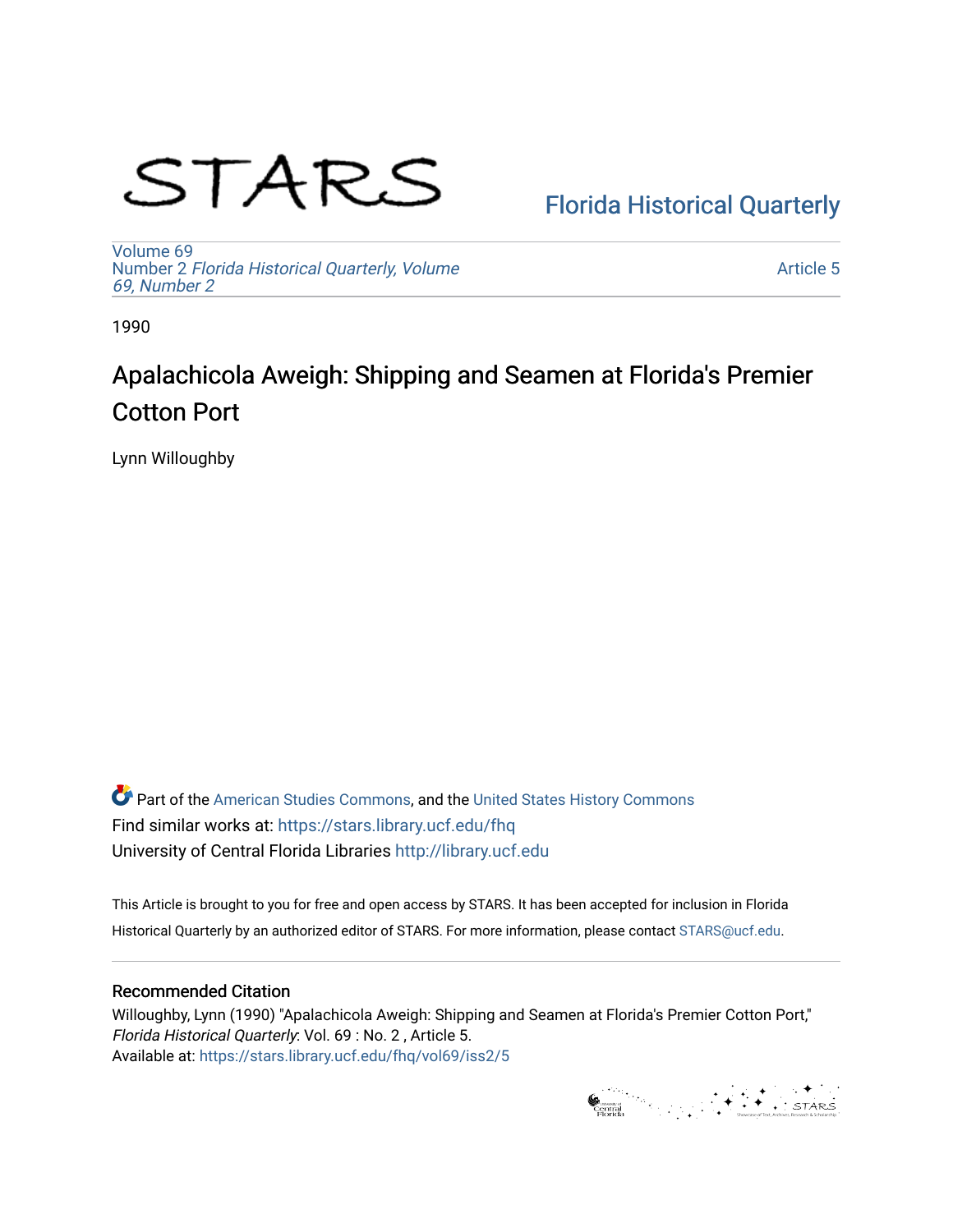### **APALACHICOLA AWEIGH: SHIPPING AND SEAMEN AT FLORIDA'S PREMIER COTTON PORT**

*by* LYNN WILLOUGHBY

A **PALACHICOLA** in the 1840s was Florida's busiest port. It also was a town that cotton built. To its north lay the Apalachicola, Chipola, Flint, and Chattahoochee rivers which together comprised the longest riverine system east of the Mississippi. Along those waterways lay thousands of cotton fields, and from as far away as Columbus, Georgia, planters dispatched their crops in steamers and pole boats to the Gulf of Mexico by way of Apalachicola.

Visitors to the town, including officers and crewmen of the vessels that serviced the cotton trade, described it as beautiful. The city wharf rested on the west bank of the Apalachicola River just north of its juncture with the bay. To the east, away from the town's commercial district, steamboats crowded the dock, and past them lay the wide Apalachicola estuary. To the south was Apalachicola Bay, or St. George Sound, which measures seven miles at its widest point and thirty-eight miles from east to west. Beyond the bay St. George Island, with Dog Island to its east and St. Vincent Island to the west, protected the bay and port from turbulent gulf seas.

Nineteenth-century sailors passed from gulf to sound either through West Pass between St. Vincent and St. George islands or East Pass between St. George and Dog islands. Lighthouses located at the western ends of St. George and Dog islands marked the passages. The westernmost of the two burned intermittently in a yellow hue while the red beacon at East Pass beamed continuously.<sup>1</sup> With their aid, seamen had little trouble

Lynn Willoughby is assistant professor of history, Winthrop College, Rock Hill, South Carolina.

<sup>1.</sup> In addition to the two lights at Apalachicola, other north Florida lighthouses were located at St. Marks, St. Joseph's, and Pensacola. E. Blunt and G. W. Blunt, "The North Coast of the Gulf of Mexico from St. Marks to Galveston" (New York, 1844). A copy of the map is in the Phillips Library, Peabody Museum, Salem, MA.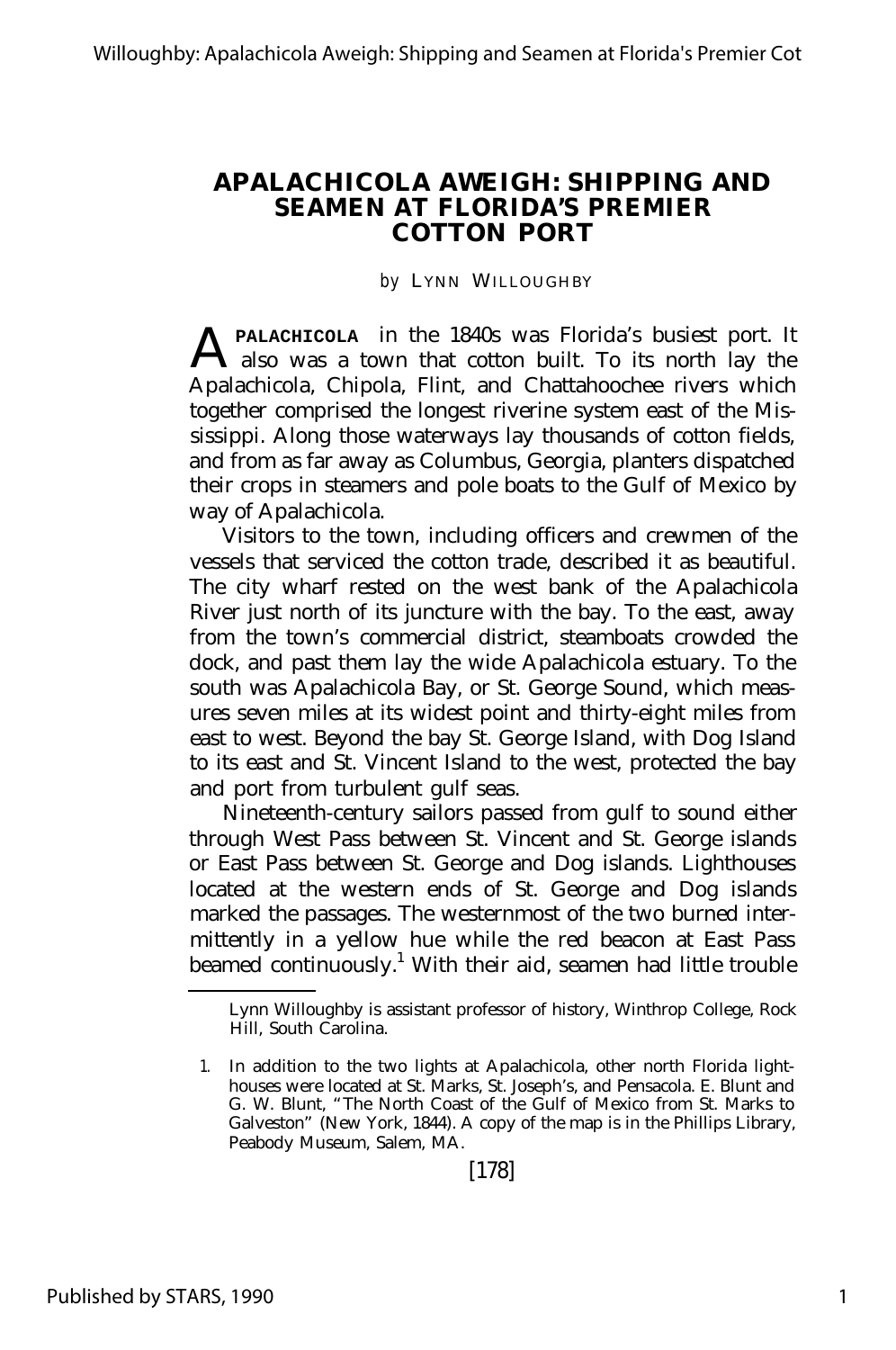distinguishing the passes after dark, but larger vessels still required a harbor pilot to steer a craft safely to moorings several miles from town.<sup>2</sup> Only shallow-draft boats could pass over the sand bar near the mouth of the river in order to reach the municipal wharf.

Sailors who pulled shore leave found Apalachicola a lively place, particularly considering the size of its population.<sup>3</sup> There were a number of bars, hotels, oyster bars, a bowling alley, a Masonic lodge, a library, four churches, and a private school.<sup>4</sup> The heart of the port, though, was its commercial district. By 1840 forty-three identical brick and granite warehouses, each thirty feet wide and three stories tall, faced the city wharf.<sup>5</sup> During the business season which peaked between December and May, the streets were cluttered with cotton bales, draymen, stevedores, cotton merchants, and sailors. By the end of the 1844 business season, for example, sixty-two craft had entered Apalachicola Bay from New York alone. Other American boats had arrived from Mobile; Point Petre, Georgia; Key West and St. Marks, Florida; Charleston; New Orleans; Boston; Baltimore; Providence, Rhode Island; Galveston; Portsmouth, Massachusetts; and Portland and Waldboro, Maine. Foreign vessels arriving in Apalachicola that season hailed from Havana and Matanzas, Cuba; Puerto Rico; Liverpool, England; Le Havre and Marseilles, France; St. Thomas, Virgin Islands; Turk Is-

<sup>2</sup> . *Gleaner* ship log, February 4, 1843-April 3, 1844; *Moro Castle* ship log, February 23, 1860-January 17, 1861; Journal of Mrs. Henry Moulton aboard the bark *Kepler,* October 14, 1859-March 20, 1860; *Sarah Parker* ship log, January 28, 1837-January 31, 1840; *Henry Ware* ship log, March 11, 1851-November 29, 1851. All of the above are in the Phillips Library.

<sup>3</sup> . Apalachicola's year-round residents in 1840 numbered just over 1,000, but during the cotton marketing season the population usually doubled. Manuscript returns of the Sixth United States Census, 1840, Franklin County, FL, schedule I (population).

<sup>4</sup> . Harry P. Owens, "Apalachicola Before 1861" (Ph.D. dissertation, Florida State University, 1966), 165-67, 173; Apalachicola *Star of the West,* October 25, 1848. See also Owens, "Apalachicola: The Beginning," *Florida Historical Quarterly* 47 (January 1969), 276-91, and "Port of Apalachicola," *Florida Historical Quarterly* 48 (July 1969), 1-25.

<sup>5</sup> . George L. Chapel, "Walking and Driving Tour of Historic Apalachicola," brochure, Apalachicola Chamber of Commerce (n.d.). Generally, boats calling at Apalachicola departed by July each year and did not return until mid-December when the rivers again were high enough to transport cotton to the port.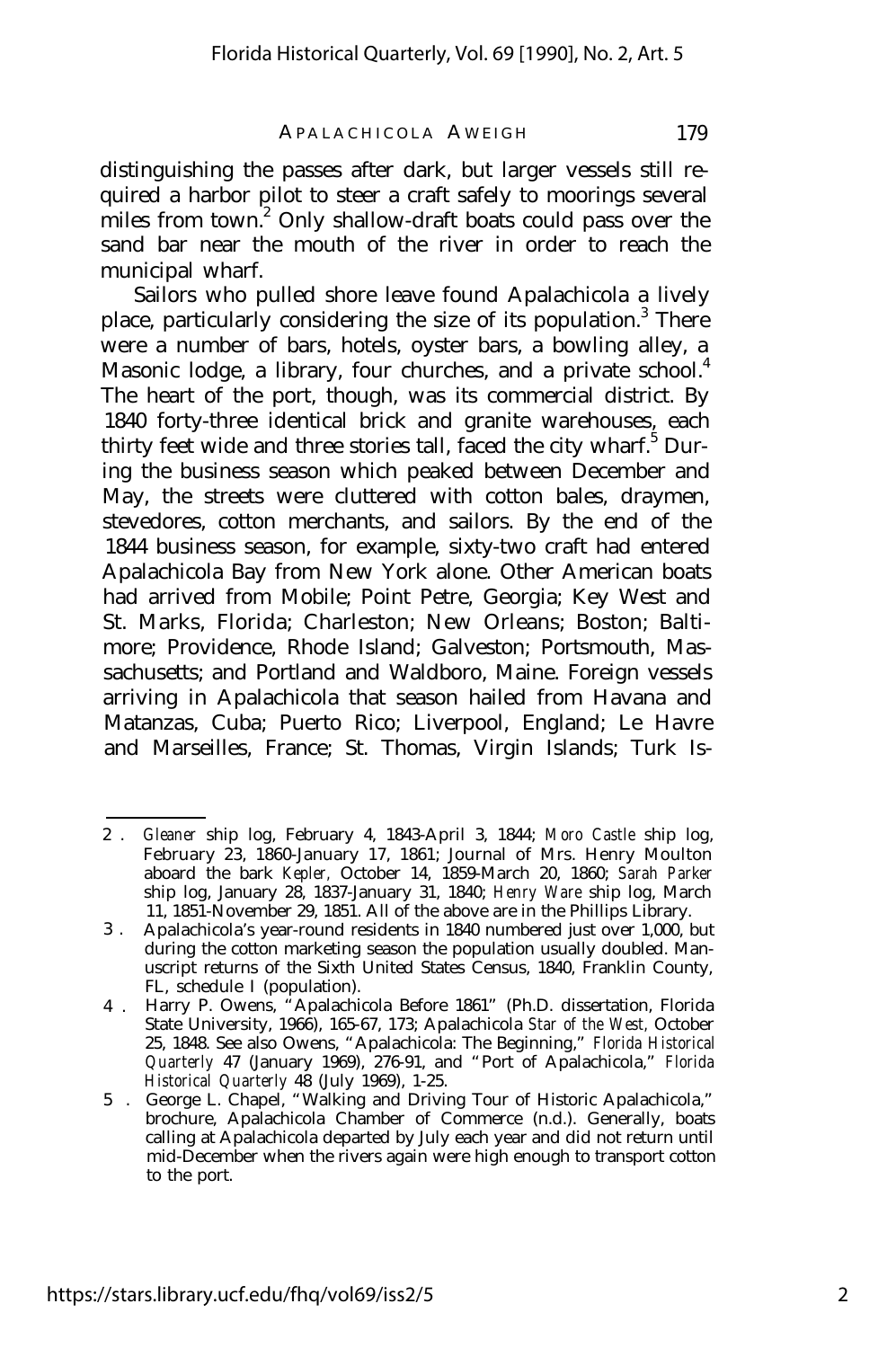land, West Indies; and Jamaica.<sup>6</sup> The previous season had brought 398 boats into the harbor, and 244 vessels arrived in the  $1844-1845$  season.<sup>7</sup>

Vessels often found the journey to Apalachicola a hazardous one. The passage from a domestic port such as New York was riskier than making a transatlantic voyage since danger usually lay, not on the open sea, but with hazards near the shoreline.<sup>8</sup> The trip from a northern port to the Gulf of Mexico was more dangerous than the return voyage. When sailing northward, the captain had only to ride the Gulf Stream while the southbound course required following a weaker shoreline current that brought boats perilously close to the shoals off Cape Hatteras, North Carolina.<sup>9</sup> The most danger, however, involved rounding the tip of Florida. There, in proximity of the Bahamas and the Florida Keys, seamen painstakingly had to guide their way among dangerous reefs and islands often against strong conflicting currents and without the aid of sufficient navigational markers.<sup>10</sup> Between the years 1844 and 1851, 279 vessels were wrecked in the area<sup>11</sup>

The ship *Moro Castle* sailed through these waters early in 1860, and its log describes a typical coastwise voyage. Had Captain W. L. Knowles believed in omens, he might never have sailed for Apalachicola. As the tow boat came alongside his ship in New York harbor, the captain found that both his mates were drunk and only four of his sailors were on board. For five hours he attempted to round up his crew. Meanwhile, a gale blew up. Since the tow boat could not make headway against the storm

11. *Hunt's Merchants' Magazine* 28 (January-June 1853), 247.

<sup>6.</sup> "Marine Intelligence" column in Apalachicola *Commercial Advertiser,* January 1-June 30, 1844. The extant Apalachicola papers are scattered, and the only shipping season for which a continuous run of newspapers exists is January through July 1844.

<sup>7.</sup> Apalachicola *Commercial Advertiser,* January 8, 1844; Rose Gibbons Lovett, "Excerpts and Articles Relating to Apalachicola and Area," 16, in Lovett Family Papers, M77-156, Florida State Archives, Tallahassee. Lovett quotes from *Niles' Weekly Register,* February 7, 1846.

<sup>8.</sup> Robert G. Albion, *Square-Riggers on Schedule: The New York Sailing Packets to England, France, and the Cotton Ports* (Princeton, NJ, 1938; reprint ed., Hamden, CT, 1965), 11.

<sup>9.</sup> Robert G. Albion, *The Rise of New York Port, 1815-1860* (New York, 1939), 271, 412.

<sup>10.</sup> Albion, *Square-Riggers,* 11; Apalachicola *Commercial Advertiser,* December 14, 1844.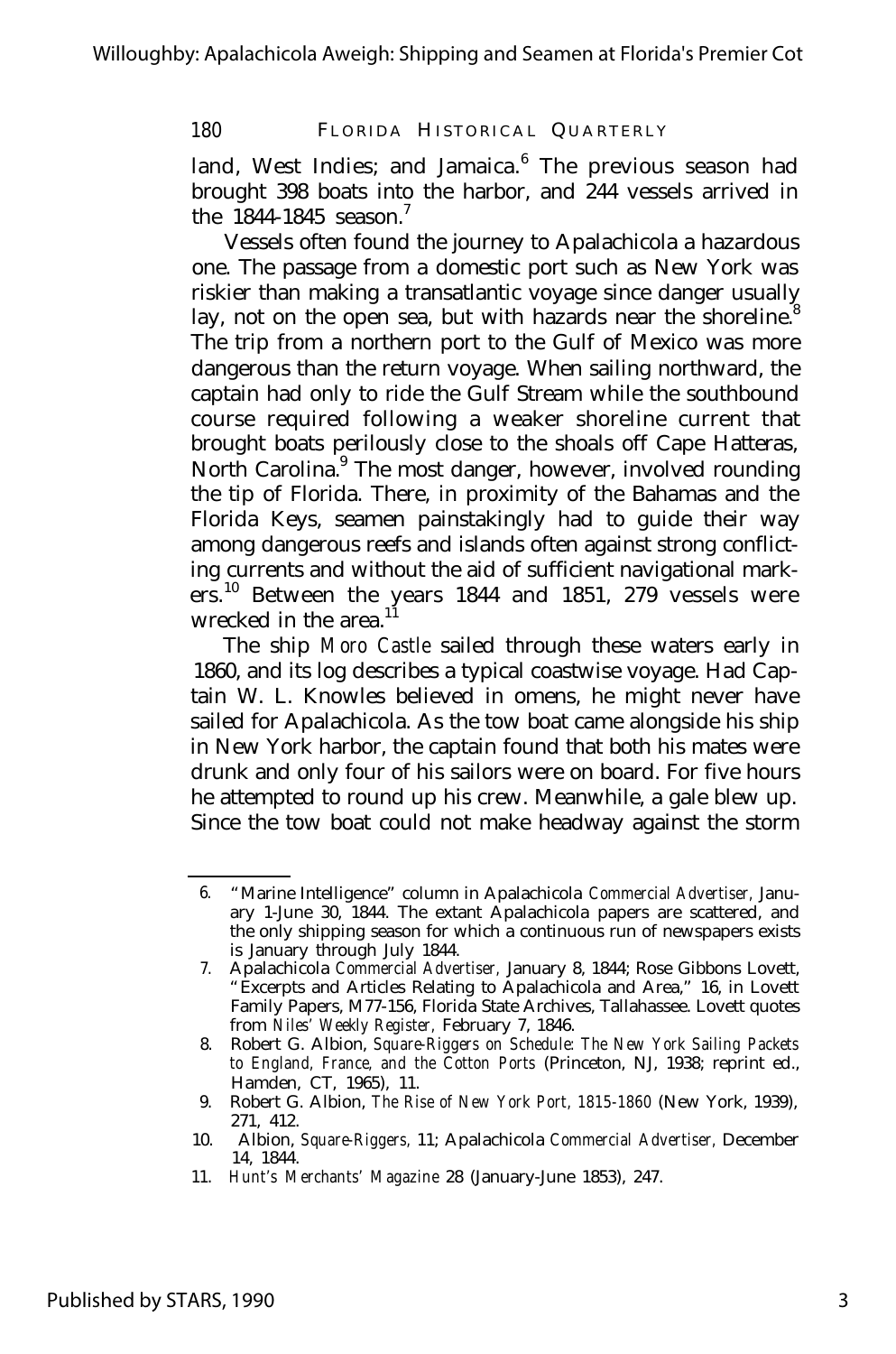the ship was compelled to anchor until it subsided, and Knowles was unable to commence his voyage until the following day.<sup>12</sup>

Once underway, Knowles's ship averaged about 150 miles per day on its way south. By March 4, 1860, it, had passed safely through the "Hole in the Wall," an often perilous channel between the Abacos and the Eleutheras in the Bahama Islands, and was heading eastward toward the Berry Islands. The following day the captain sighted the lighthouse on Great Isaac Island, north of Bimini. The course among these islands and around the Florida Keys was so narrow that it created a bottleneck for traffic in and out of the Gulf of Mexico. The captain saw many vessels in these waters, some of which he knew on sight. Gentle breezes and the lighthouses at Sombrero Key, Key West, Sand Cay, and the Tortugas aided him in passing safely into the gulf. $^{13}$ 

The *Moro Castle* fortunately experienced good weather during the trickiest part of its passage. The captain traveled with his wife and daughter, a fairly common practice by 1860, and he noted that they were "quite well and able to do their duty at the table."<sup>14</sup> As the ship rounded Tortugas and turned northward toward Apalachicola, Knowles towed a fishing line astern and caught a Spanish mackerel. After a "fine supper" of fresh fish he wrote: "The day ends very pleasantly. Wife ironing."<sup>15</sup> By morning, though, the ship had encountered a strong north wind and heavy seas. The captain ordered the top gallant sails down. When the winds increased in velocity, he had the top sails double reefed and the mainsail and outer jib taken in. An hour later the crew close reefed the top sails and took in the foresail jib. The captain's family became seasick, and even he admitted the seas were "quite rough." All was not unpleasant, however; he caught another fish. $16$ 

For the next three days deckhands struggled to lower the ship's many sails as the winds continued to howl, and the captain confided to his journal: "I have not a doubt but what we should have been safely at anchor in the harbor of Apalachicola ere this a few days ago. I did not dream of a gale here.  $17$  After fighting

<sup>12.</sup> *Moro Castle* ship log, entry of February 23, 1860.

<sup>13.</sup> Ibid., March 4-7, 1860.

<sup>14.</sup> Ibid., March 6, 1860.

<sup>15.</sup> Ibid., March 8, 1860.

<sup>16.</sup> Ibid., March 9, 1860.

<sup>17.</sup> Ibid., March 10, 1860. Apalachicola often was spelled with two "p"s in the nineteenth century.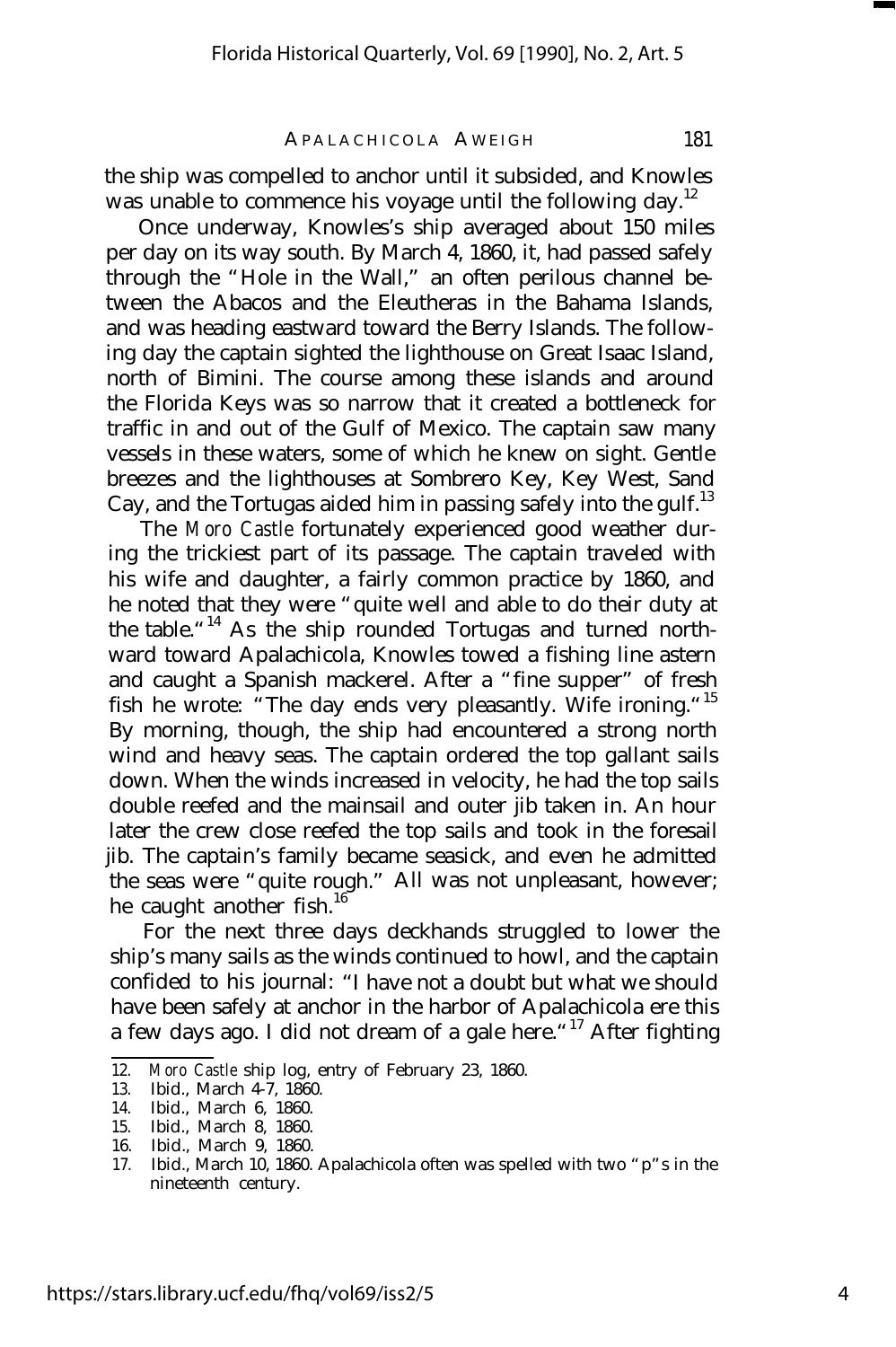the storm for five days the captain finally sighted Dog Island light and, with the aid of the harbor pilot, soon was safely moored inside St. George Sound. After the business of entering the vessel had been attended to, Knowles and his family went into town  $18$ 

While in port, the Knowles family likely met Mrs. Henry Moulton, another seafarer's wife who kept her own journal of travels aboard the bark *Kepler.* <sup>19</sup> Once a vessel had anchored in the bay, captains and their families usually stayed in a hotel while their crews were unloading freight or ballast and reloading another cargo. During that time the wives socialized with one another. Mrs. Moulton enjoyed walks with the other women "out to the store and into the cotton press" and "beyond the wind mill some ways, and round by the beach back to Mr. Hancock's."<sup>20</sup> She also visited every church in town, even the black church which was popular among the visitors because of its vibrant music. Almost daily she paid a social call on the wife of one of her husband's associates, and she recorded the comings and goings of other captains and their wives in her journal. "Mrs. Chandler expects to go down to their vessel today," she wrote on March 6, 1860. The next day she noted, "Mrs. Willis went back to their Ship." A week later she mentioned that "Capt. Curtis & wife went down to their vessel.  $421$ 

While the captains and their families socialized, there was much activity back at the ship. The *Sarah Parker* arrived from Liverpool in 1838 with a load of salt. While the captain was ashore, the crew unloaded the cargo via several schooners to be lightered into town. The process of unloading 2,500 sacks of salt was no simple task; averaging 200 units per day, the crew required almost a month to complete the job. Once the ship's hold was cleared a stevedore stowed a new cargo of cotton, and another month was consumed.<sup>22</sup>

- 20. Ibid., February 3 and March 3, 1860.
- 21. Ibid., March 6, 7, and 13, 1860.
- 22. *Henry Ware* and *Sarah Parker* ship logs.

<sup>18.</sup> Ibid., March 10-16, 1860.

<sup>19.</sup> The Moultons were in Apalachicola from January 26 to March 21, 1860. The vessel was wrecked in St. George Sound, and, after salvaging what they could and selling the rest, the couple left the port for the North by river steamboat. Journal kept by Mrs. Henry Moulton, October 14, 1859- March 20, 1860.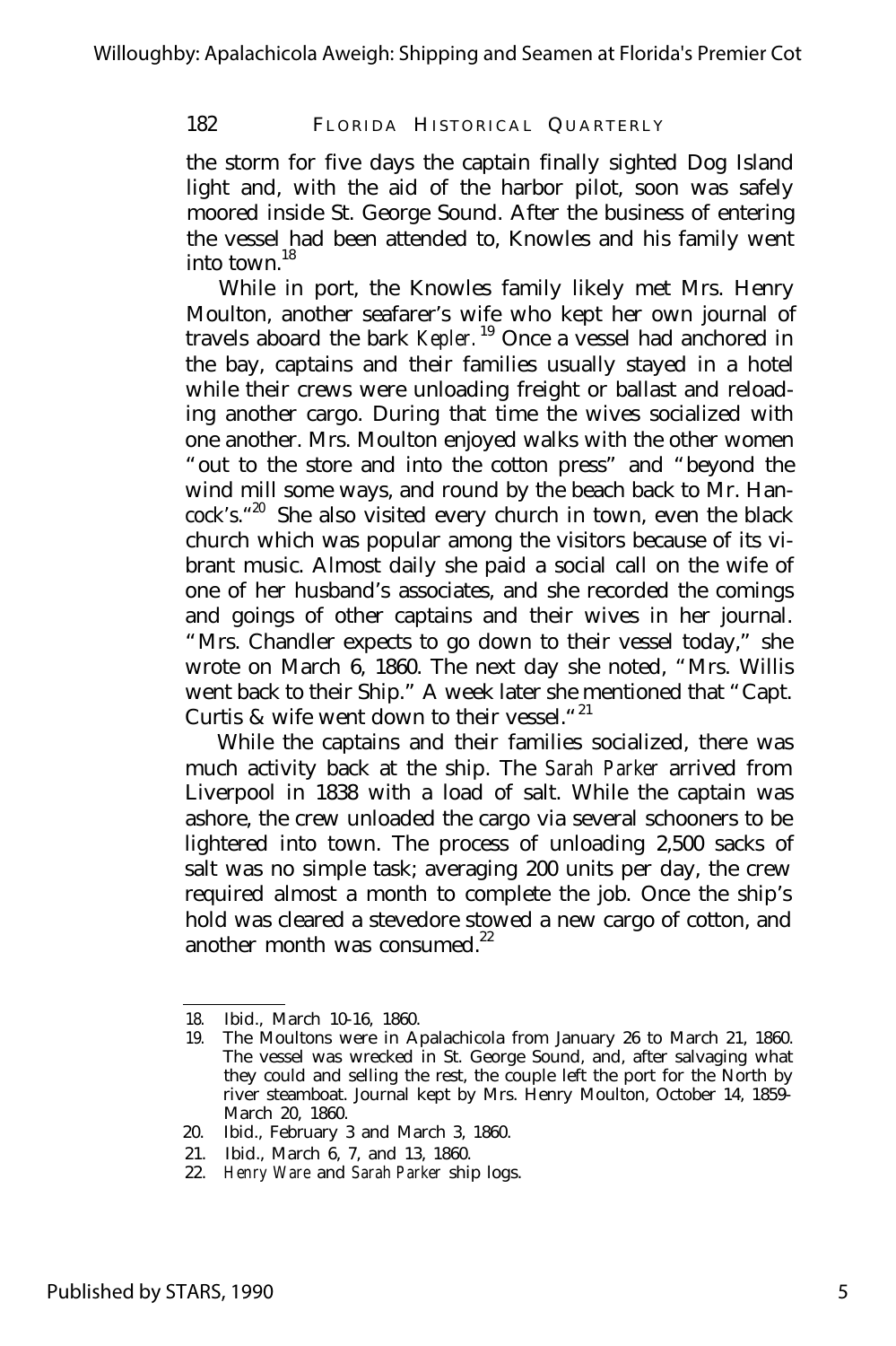The sea craft that sailed into Apalachicola Bay were of five types, depending on their size, the number of their masts, and their rigging. <sup>23</sup> Sloops were the smallest of all the merchant vessels. They were rigged with a single mast which supported a fore-and-aft sail (the sails ran in a line parallel to the length of the vessel). Sloops skirted the coastline on their way between New York, Apalachicola, and Mobile, but also occasionally carried cotton and passengers between Apalachicola and St. Marks, the closest Florida port to the east.

Schooners had two or more masts that also were fore-and-aft rigged. They were the workhorses of the coasting trade because, even though they had great storage capacity, the sail configuration only required a small crew and their relatively shallow draft allowed them to pass over the sand bars that blocked the bigger vessels from entry into most gulf harbors.<sup>24</sup> For these reasons they often were employed as lighters in loading and unloading the larger craft. The average schooner calling at Apalachicola in 1844 was eighty-eight tons, although they ranged in size from the forty-nine-ton *Cape Cod* to the 149-ton *Octavia.* <sup>25</sup> Between January and July of that year, eighty-six schooners docked at the town. About one-half (49. percent) ran between Apalachicola and New Orleans, and 18 percent came from Havana, Cuba. Fourteen percent of all schooners leaving Apalachicola cleared for New York.<sup>26</sup>

Brigs, which generally were larger in tonnage than the schooners, had two masts but were square-rigged (their sails ran in a link perpendicular to the length of the boat). Brigs calling on Apalachicola in 1844 averaged 211 tons burthen. Seventy percent of the Apalachicola brig trade ran between Apalachicola and New York.

<sup>23.</sup> Few steam-powered vessels came into Apalachicola before the Civil War; the Apalachicola newspaper noted only four ocean-going steamers entering the port in 1844. During the 1850s at various times three steamers made regular stops at Apalachicola and other gulf ports.

<sup>24.</sup> John Durant and Alice Durant, *Pictorial History of American Ships on the High Seas and Inland Waters* (New York, 1953), 42.

<sup>25.</sup> "Vessels in Port," in Apalachicola *Commercial Advertiser,* January 1-june 30, 1844.

<sup>26.</sup> Statistics on arrivals and departures of all types of vessels were compiled from the "Marine Intelligence" column in the weekly Apalachicola *Commercial Advertiser,* January l-June 30, 1844.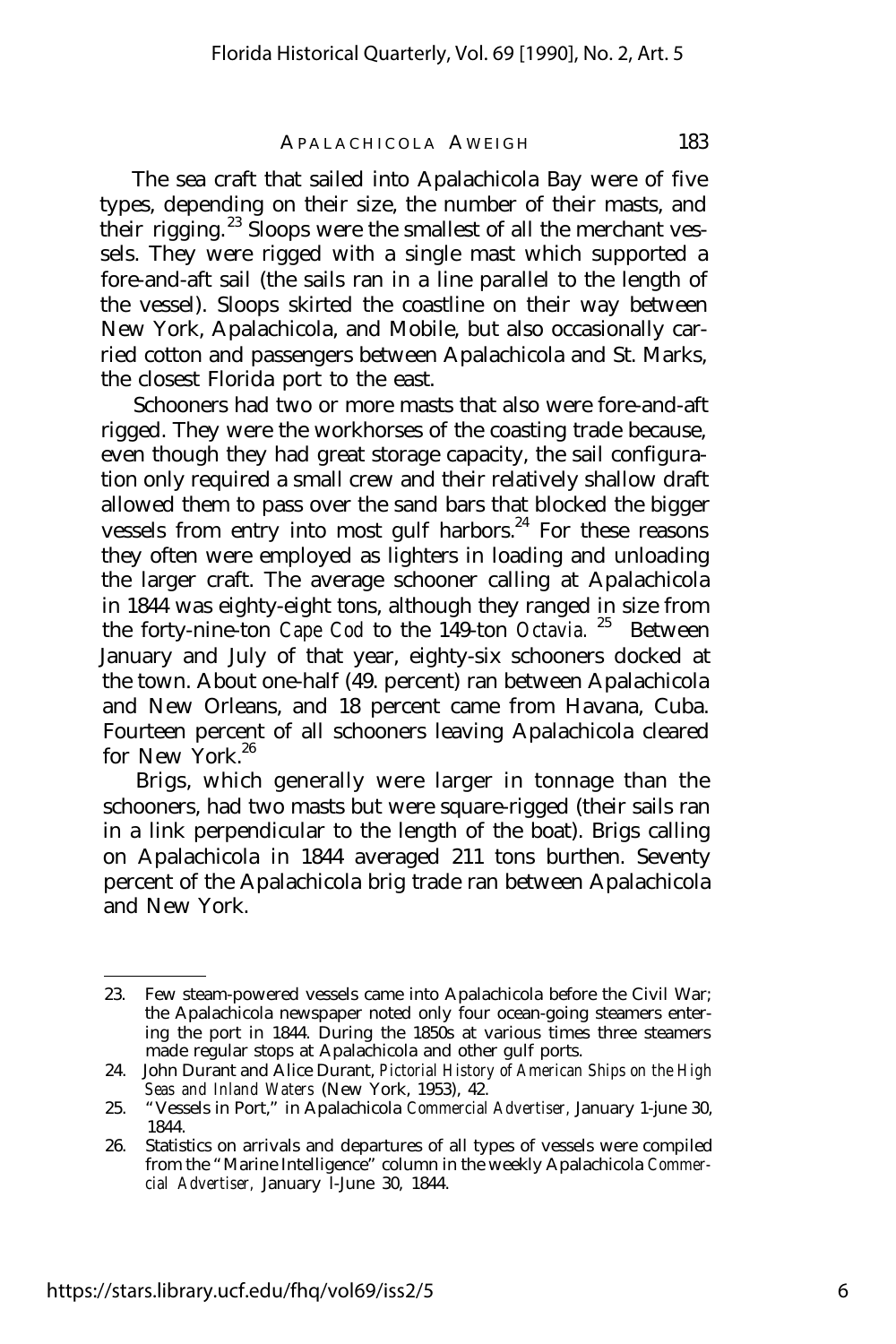Next largest in size came the bark, which had three masts with the forward two masts square-rigged and the third mast fore-and-aft rigged.<sup>27</sup> About one-half of the barks touching at Apalachicola in 1844 came from and were destined to New York. The next most common destinations for barks clearing Apalachicola were Boston and Liverpool.<sup>28</sup>

The queen of the sailing fleet was the full-rigged ship which had three masts, all of which bore square-rigging.<sup>29</sup> As was the case with the barks, about one-half of the ships that touched at Apalachicola during the 1843-1844 season were en route to or from New York. Only 12 percent of the ships leaving Apalachicola in 1844 cleared directly for Liverpool. If all the larger craft (brigs, barks, and ships) that departed Apalachicola between January and July 1844 are combined, the dominance of the port of New York in Apalachicola's cotton trade is evident. Fifty-nine percent of the departures were to New York compared with only 11 percent to Liverpool. Sixty percent of those larger vessels entering Apalachicola had also come from New York.<sup>30</sup>

New York's dominance over Apalachicola's trade is curious since Apalachicola's exports almost exclusively were cotton, and New York had no textile industry. From New York, however, the cotton was transshipped to New England or European mills. The city had been the first American port to establish transatlantic shipping on a regular basis. As early as 1818 the Black Ball Line sailed between New York and Liverpool, keeping to an advertised schedule that was a welcome innovation. The certainty of their arrival and departure dates made these line ships popular, and their success inspired ompetitors to enter the lucrative trade as well.<sup>31</sup> Operators of these packet lines found their east-bound cargoes unprofitable because Europe did not need or want New York's local products. They soon came to depend on southern cotton to fill their vessels. Southerners also relied

<sup>27.</sup> Durant and Durant, *Pictorial History,* 43. The average bark that served Apalachicola in 1844 was 364 tons.

<sup>28.</sup> Nineteen percent of the barks departing from Apalachicola in that season cleared for Liverpool, and 17 percent went to Boston.

<sup>29.</sup> The term "ship" technically can be applied only to this type of vessel. Schooners, barks, and brigs are not "ships."

<sup>30.</sup> When other European ports are included with the Liverpool figures, 14 percent of the brigs, barks, and ships leaving Apalachicola in 1844 sailed directly to European ports.

<sup>31.</sup> Albion, *Square-Riggers,* 20, 38.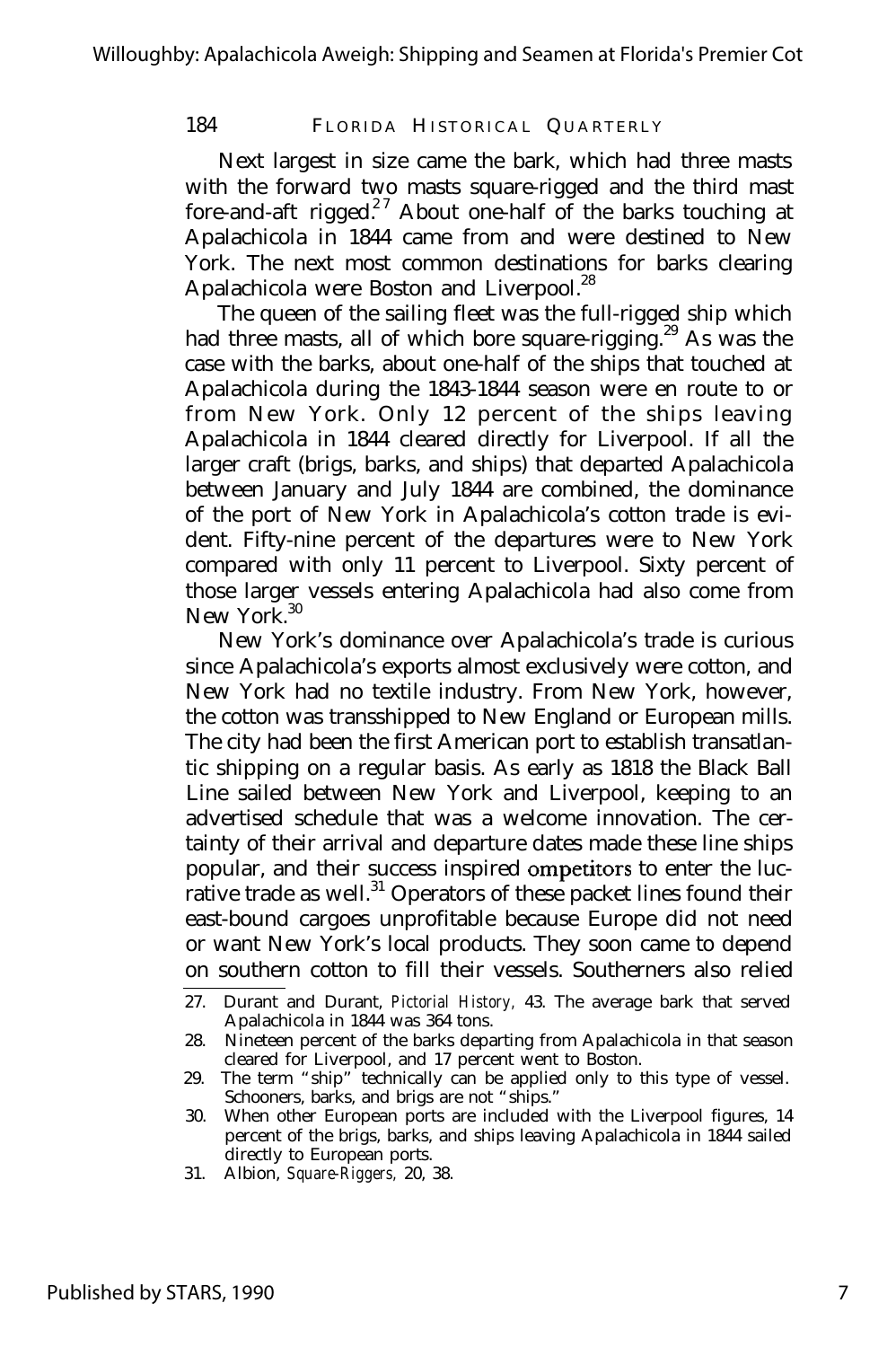on New York as a financial center. Marine insurance and commercial financing, for instance, were arranged more easily there than in any other port. Southern cotton destined for the mills of Manchester or Massachusetts thus was detoured through New York by fleets of coasting vessels.

Reliance solely upon shipping figures to determine where Apalachicola cotton was exported can be misleading. Though only 14 percent of the bigger vessels sailed directly to Europe in 1844, the volume of cotton destined there probably was much greater since the largest vessels with superior cargo capacity dominated the transatlantic trade. Tables One and Two tabulate where Apalachicola cotton was exported in the years for which statistics are available. On average about 40 percent of Apalachicola cotton went directly to Europe in the 1840s and 1850s, while New York receipts from the Florida port averaged 24 percent. $32$ 

Since 60 percent of the larger boats that sailed into Apalachicola either had come from or were destined to New York and one-quarter of Apalachicola's cotton was shipped directly to New York, the bonds between these two ports obviously were strong. The neighboring gulf port of Mobile did not share this association with New York. An early scholar of the New York packet lines concluded that Mobile's cotton "did not travel to any extent by the way of New York.<sup>433</sup> Instead, during the 1850s Mobile sent between 35 and 50 percent of its cotton directly to New Orleans.<sup>34</sup> Apalachicola and Mobile, given their proximity to each other, had different trade patterns. Also, there was little contact between the two ports.

While Mobile was a strong trading partner of New Orleans, Apalachicola contributed very little to the Crescent City's receipts. New Orleans received less than 7 percent of Apalachicola's exports on average during the fifteen years prior to the Civil War. This amount is even more remarkable considering the number of vessels that sailed between the two ports. During the 1844 commercial season, thirty-nine schooners (46 percent of all schooners entering Apalachicola that year) arrived from New Orleans and forty-two (49 percent) cleared

<sup>32.</sup> Direct shipments to Liverpool averaged 31 percent.

<sup>33.</sup> Albion, *Square-Riggers,* 60.

<sup>34.</sup> Harriet E. Amos, *Cotton City: Urban Development in Antebellum Mobile* (Tuscaloosa, 1985), 24.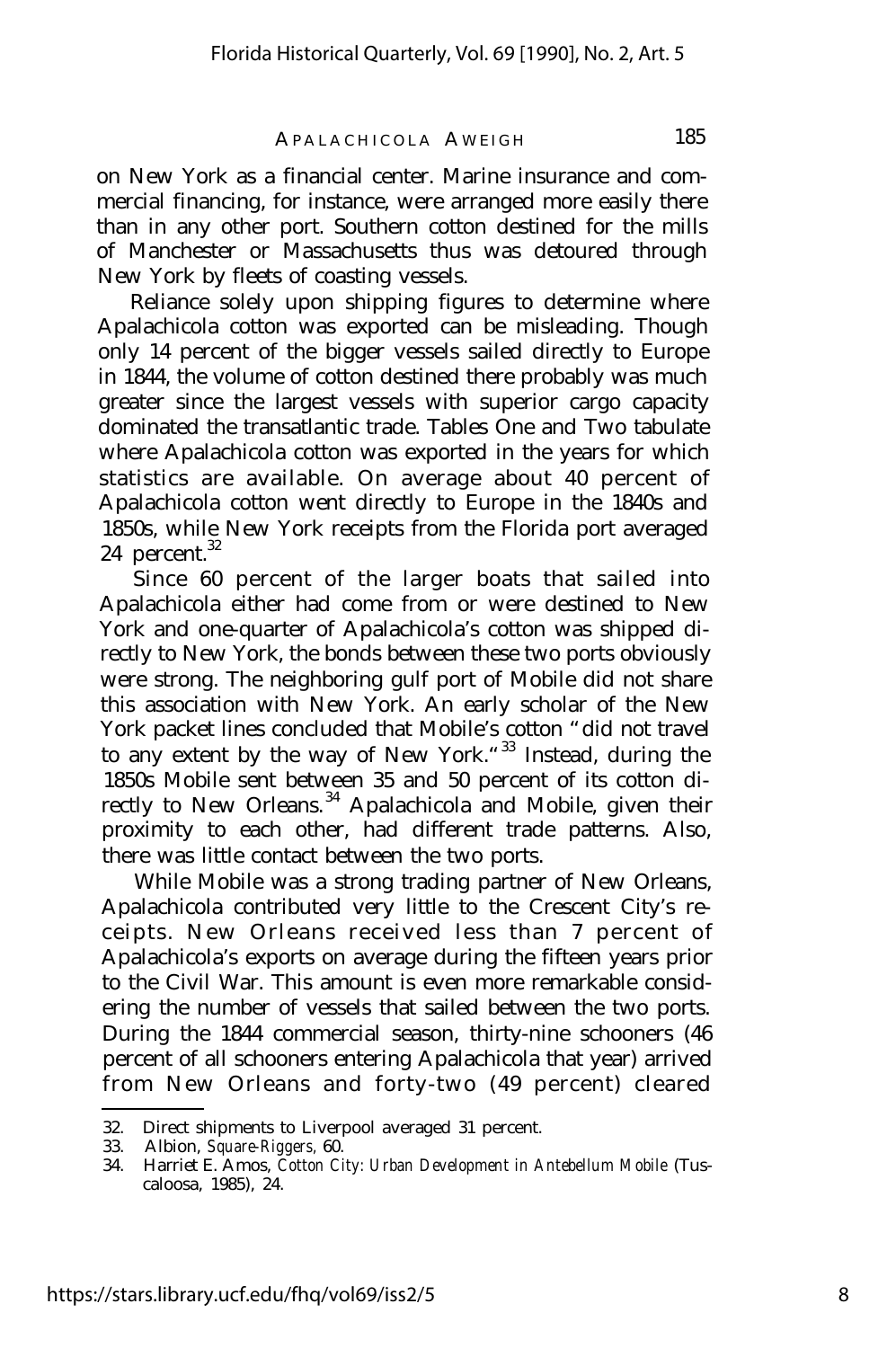TABLE 1. APALACHICOLA FOREIGN EXPORTS\* Percentage of Total Bales of Cotton Exported

| Year<br>1843 | Liverpool | Havre | Antwerp | Other | Total Europe<br>46% |
|--------------|-----------|-------|---------|-------|---------------------|
| 1845         | 31%       | 2%    |         | 8%    | 41%                 |
| 1846         | 35%       | 5%    |         | 1%    | 41%                 |
| 1847         | 27%       | 2%    |         | 4%    | 33%                 |
| 1848         | 34%       |       |         | 6%    | 40%                 |
| 1850         | 23%       |       | 7%      |       | 32%                 |
| 1851         | 32%       | 7%    | 5%      | 2%    | 46%                 |
| 1852         | 28%       | 1%    | 6%      | 6%    | 41%                 |
| 1853         | 29%       | 3%    | 3%      | 3%    | 38%                 |
| 1857         | 35%       |       | 4%      |       | 39%                 |
| 1858         | 37%       |       |         |       | 37%                 |

\*Percentages were tabulated based upon a statistical year, August to July. See Apalachicola *Commercial Advertiser,* January 8, 1844; July 21, 1846; October 6, 1847; July 22, 1848; and March 10, 1858; Apalachicola *Commercial Advertiser Prices Current,* April 14, 1851; May 9, 1853.

Apalachicola for New Orleans.<sup>35</sup> Since so many boats were engaged in the New Orleans to Apalachicola shuttle, and so little of Apalachicola's exports moved to New Orleans, the east-bound leg of this round trip likely was so lucrative that it compensated for meager returns on the west-bound trip. $36$  In fact, the account books of one schooner captain who sailed regularly between the two towns during two different seasons demonstrate that at least one vessel often lost money on the Florida to Louisiana run.<sup>37</sup>

Between January and June 1851, Captain Robert Norris's schooner *General Clinch* ran between Apalachicola and New Orleans eight times. On each trip Norris tallied both his expenses and his income on freight. By season's end the vessel had made \$2,170.62 on the four east-bound runs, but had lost a total of \$145.88 on the voyages out of Apalachicola. The next year the deficits on the Apalachicola to New Orleans run were greater; he lost \$457.51 on the west-bound leg of his journeys. On one voyage to New Orleans Norris found no freight at all in

<sup>35.</sup> "Marine Intelligence" column, Apalachicola *Commercial Advertiser,* January 1-June 30, 1844.

<sup>36.</sup> The only other Apalachicola exports to New Orleans during the 1843-1844 commercial season amounted to 150 sacks of cotton seed, sixteen bales of cotton fabric, three bales of gunny bags, 238 sacks of coffee, and twentyfive cords of firewood. The piece goods undoubtedly were manufactured in Columbus, Georgia, at the head of river navigation. Apalachicola *Commercial Advertiser,* January 1-June 30, 1844.

<sup>37.</sup> Robert Norris Accounts, Manuscript Department, Perkins Library, Duke University.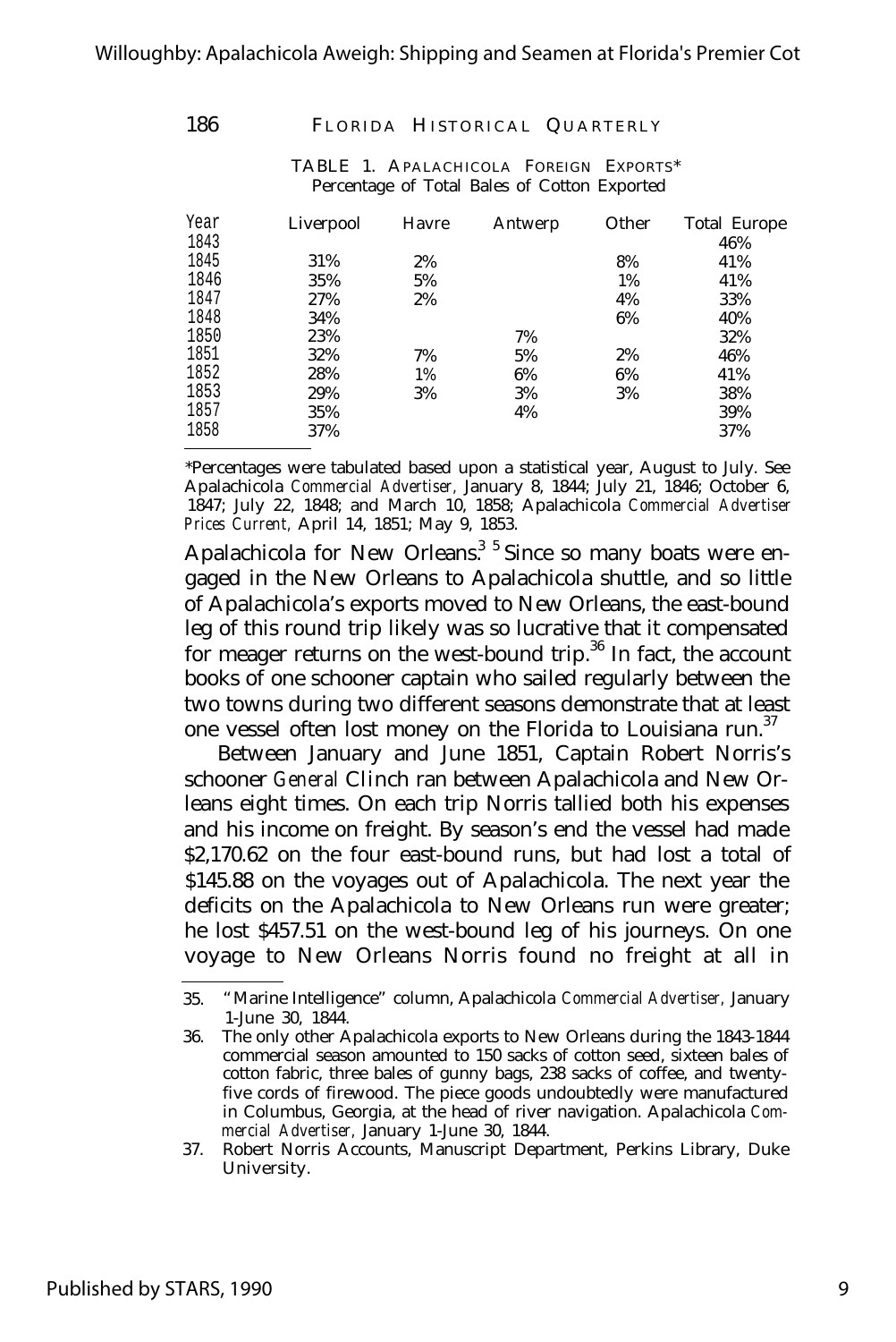Apalachicola, so he bought 150 bags of salt there for fifty cents each, transported them to New Orleans, and resold them for sixty-five cents. Even with the captain's enterprising efforts, the profit on the trip after lighterage and commissions amounted only to  $$7.57<sup>38</sup>$ 

As far as exports from Apalachicola were concerned, the port of Boston was a more significant trade partner than was New Orleans. Boston received an average of 20 percent of the cotton exported from Apalachicola in the years for which data exist. Francis Cabot Lowell, the Massachusetts textile pioneer, bought a large portion of the raw cotton he needed for his Boston factory from agents in Apalachicola.<sup>39</sup> A good deal of cotton moved northward from Apalachicola in the holds of Boston-based vessels. Ten percent of the larger vessels clearing the town in 1844 ran to the New England port. According to Samuel Eliot Morison, New Englanders also had an interest in cotton bound for New York, either by virtue of owning the cotton or the vessels.<sup>40</sup> The port of Providence, Rhode Island, also received a substantial amount of Apalachicola cotton. During seven of the ten years for which export figures exist, that port received more Apalachicola cotton than did New Orleans.

Apalachicola truly was a cotton port. It exported little else other than a few items used to fill vessels when enough cotton was unavailable. During the 1843-1844 shipping season, cotton exports totaled  $105.934$  bales.<sup>41</sup> Other than the approximately 54,000 bales exported to New York in those months, vessels clearing Apalachicola for the northern port carried twenty-nine boxes of tobacco, several barrels of beeswax, one box of tallow, ten tons of iron, 4,806 "sticks" of cedar, 4,114 feet of cedar, sixty-two mahogany logs, and thirty-one cords of firewood. The iron and mahogany likely were being transshipped from another port as the river's hinterland did not produce them.

<sup>38.</sup> Norris began and ended each shipping season in New York. Cotton cargoes from Apalachicola to New York were so profitable that together with the proceeds from the New Orleans to Apalachicola runs, the vessel earned \$2,834.98 in 1851.

<sup>39.</sup> Charles Rogers to Francis C. Lowell, April 6, 1839, and Thomas L. Mitchel to C. H. Dabney, February 23, 1843, Niles Schuh private collection, Panama City, FL.

<sup>40.</sup> Samuel Eliot Morison, *Maritime History of Massachusetts, 1783-1860* (Boston, 1941), 228.

<sup>41.</sup> This figure was derived by adding all the cotton exports listed by vessel in the Apalachicola *Commercial Advertiser* between January 1-June 30, 1844.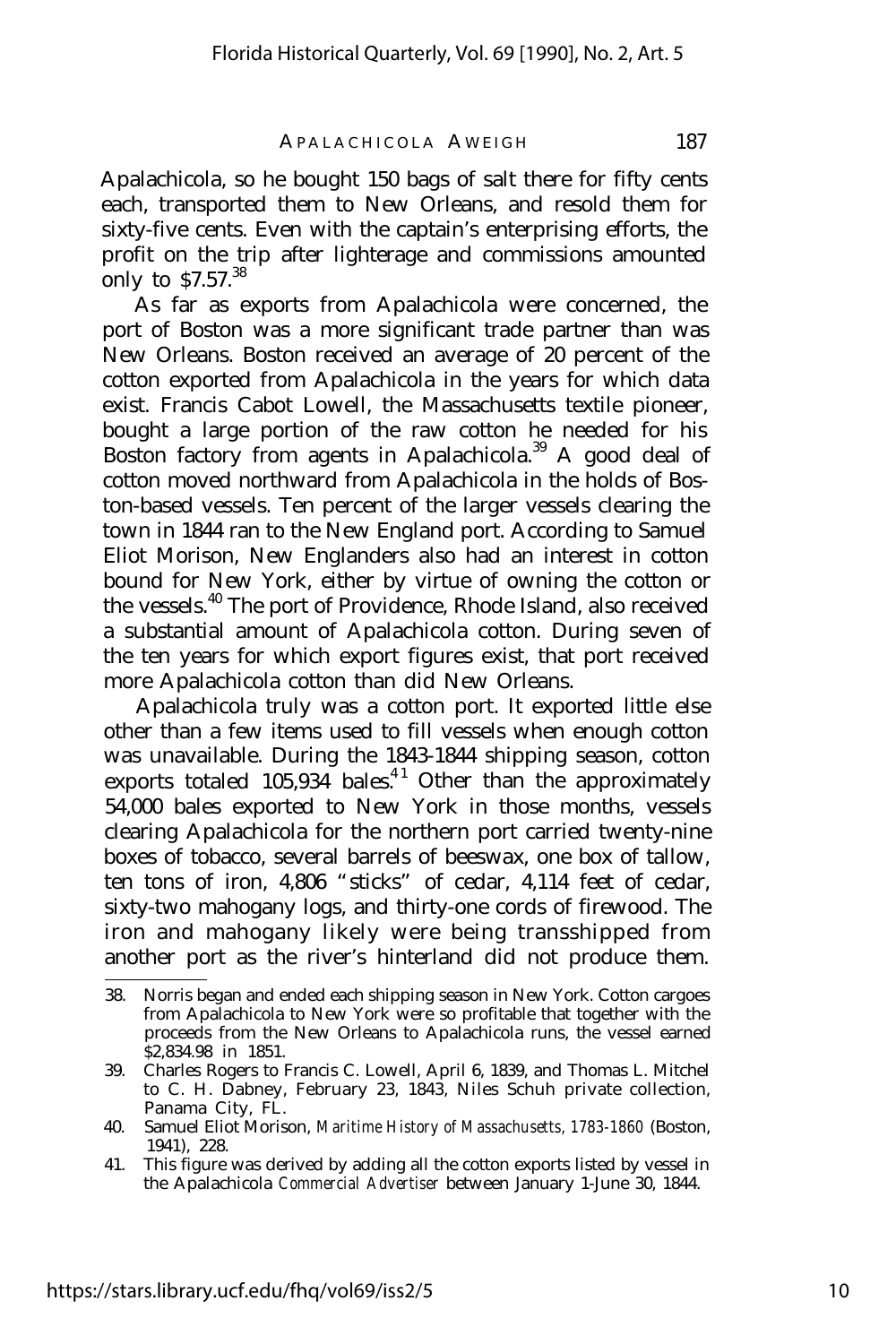TABLE 2. APALACHICOLA COASTWISE EXPORTS \* Percentage of Total Bales of Cotton Exported

| Year<br>New York |       | Boston | Providence New Orleans |       | Other | Total |
|------------------|-------|--------|------------------------|-------|-------|-------|
| 1845             | 26%   | 17%    | 6%                     | 6%    | 4%    | 59%   |
| 1846             | 32%   | 12%    | 7%                     | 2%    | 6%    | 59%   |
| 1847             | 22%   | 17%    | 7%                     | 15%   | 6 %   | 67%   |
| 1848             | 32%   | 19%    | 5%                     | 2%    | 2 %   | 60%   |
| 1850             | 22%   | 24%    | 10%                    | 7%    | 5%    | 68%   |
| 1851             | 24%   | 16%    | 4 %                    | 8%    | 2%    | 54%   |
| 1852             | 27%   | 20%    | 4 %                    | $1\%$ | 5%    | 59%   |
| 1853             | 16%   | 35%    | 6%                     | 2%    | 3 %   | 62%   |
| 1857             | 14%   | 34%    | 6%                     | 1%    | 6%    | 61%   |
| 1858             | 25.5% | 9.5%   |                        | 24%   | 4%    | 63%   |

\*Percentages were tabulated based upon a statistical year, August to July. See Apalachicola *Commercial Advertiser,* July 21, 1846; October 6, 1847; July 22, 1848; and March 10, 1858; Apalachicola *Commercial Advertiser Prices Current,* April 14, 1851; May 9, 1853.

Coasting schooners that year transported 150 sacks of cotton seed, sixteen bales of cotton fabric, three bales of gunny bags, 238 sacks of coffee, and twenty-five cords of firewood to New Orleans. Ships bound for Liverpool carried 154 "sticks" of cedar. Vessels sailing to Boston hauled 4,001 pipe staves, in addition to the usual cargo of cotton. Firewood and a few head of cattle went to Key West, and Havana received 525 empty barrels, thirty-one empty casks, and 5,000 staves.<sup>42</sup> All the remaining cargo leaving Apalachicola was cotton.

If Apalachicola was an important cotton export center, it was a relatively insignificant port of entry. For example, the cotton that was exported from there during the 1842-1843 season had a value of \$3,068,500, while the value of imports totaled only \$44,771.<sup>43</sup> The exported cotton was worth about sixty-nine times the value of Apalachicola's incoming freight.

<sup>42.</sup> No cotton was exported to Havana during the period under study. The Cuban port supplied groceries to Apalachicola, and return vessels from Florida carried only empty containers. In 1844 Havana exported to Apalachicola 233,400 pounds of coffee; 69,646.5 gallons of molasses; 237,000 and twenty-two boxes of cigars; eight boxes, one barrel, and fortythree hogsheads of sugar; twenty-five cases of sweetmeats; five cases of cheese; and unspecified amounts of fruit and merchandise. These statistics were compiled using the 1844 season of the Apalachicola *Commercial Advertiser* which recorded the contents of most of the vessels clearing and entering port.

<sup>43.</sup> Apalachicola *Commercial Advertiser,* January 3, 1844.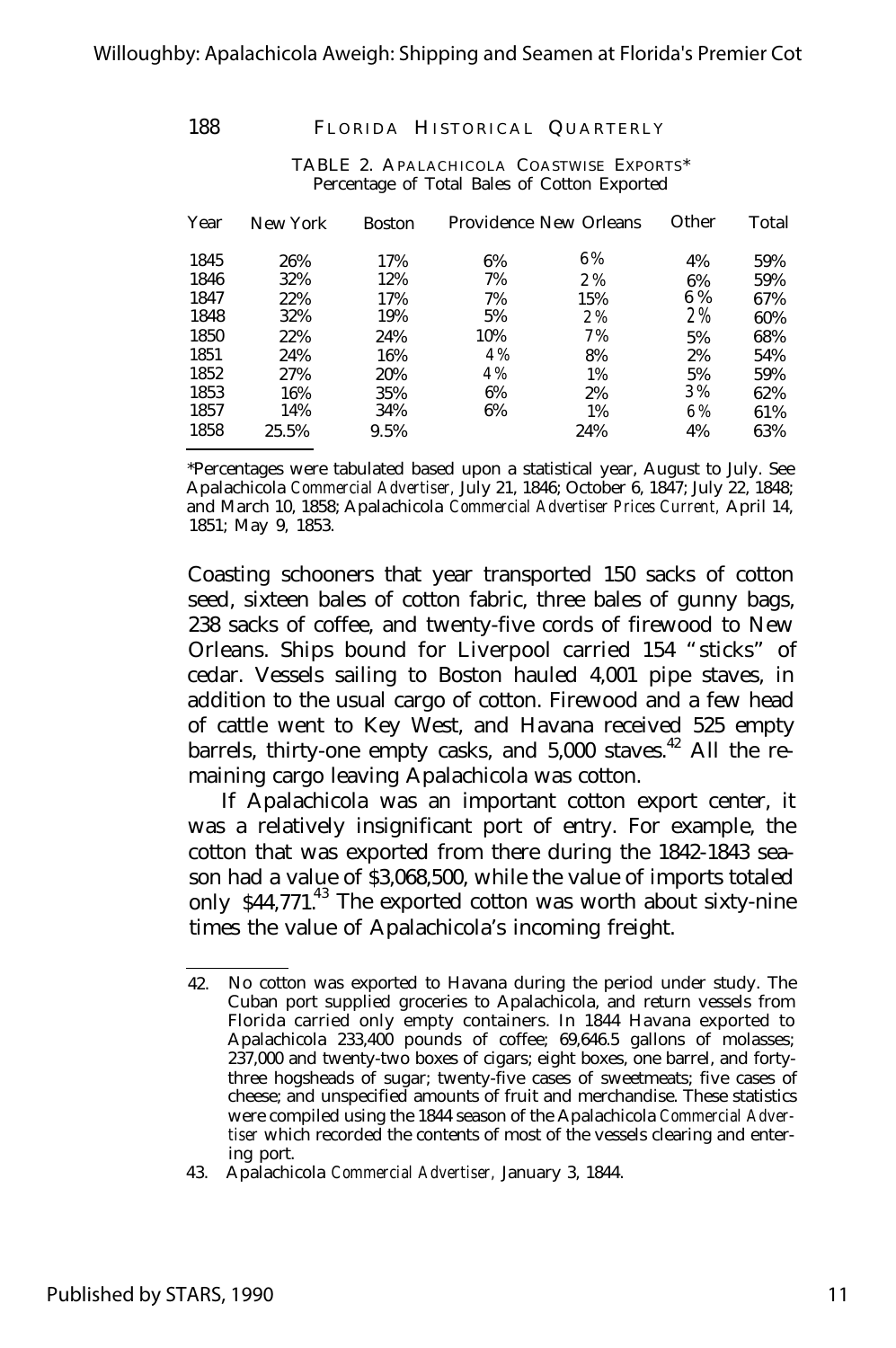Antebellum economic historians debate the degree of selfsufficiency attained on southern farms and plantations and the dimensions of the trade in foodstuffs and provisions flowing from the West to the Cotton South.<sup>44</sup> Some authorities have noted that southern plantations were so specialized in the production of cotton that the planters were compelled to import most of their food, a factor considered an important impetus to the development of the West. $4^5$  Other scholars have concluded that the rural South was largely self-sufficient, and its imports of food really were negligible.<sup>46</sup>

While Apalachicola imported quite a lot of western products, the river valley virtually was self-sufficient. For example, during the 1844 shipping season when the entire river valley received its supplies through Apalachicola, 117,488 pounds of corn were imported from New Orleans.<sup>47</sup> This sum seems rather large until one considers the size of the population, 146,000, of the river valley in that year. $48$  If the importation figures are accurate, the per capita importation of corn in 1844 amounted to only .8 pounds. Even if the data published in the local newspaper were incomplete or inaccurate, the same conclusion can be reached by quadrupling the estimate of corn importation. The same was true for the importation of meat into the river valley. During

<sup>44.</sup> The term "western" included goods also raised in the border states. Although economic historians are interested in whether "western" products actually were grown in the western states, that issue is beyond the scope of this inquiry and, therefore, when used in this context the term refers to any commodities raised or made outside the Cotton South but which passed through New Orleans.

<sup>45.</sup> Louis Schmidt, "Internal Commerce and the Development of the National Economy," *Journal of Political Economy* 47 (December 1939), 798-822; Douglass C. North, *The Economic Growth of the United States, 1790-1860* (Englewood Cliffs, NJ, 1961), 101-03.

<sup>46.</sup> Robert E. Gallman, "Self-Sufficiency in the Cotton Economy of the Antebellum South," in William N. Parker, ed., *The Structure of the Cotton Economy of the Antebellum South* (Washington, DC, 1970), 5-24; Diane Lindstrom, "Southern Dependence Upon Interregional Grain Supplies: A Review of the Trade Flows, 1840-1860," in ibid., 101-13; Albert Fishlow, *American Railroads and the Transformation of the Antebellum Economy* (Cambridge, 1965), reprinted in part in Stuart Bruchey, ed., *Cotton and the Growth of the American Economy: 1790-1860* (New York, 1967), 98-107.

<sup>47.</sup> This, figure was compiled using ships' manifests recorded weekly in the Apalachicola *Commercial Advertiser,* January 1-June 30, 1844. Calculations were made using the following equivalencies: one bushel of corn equals fifty-six pounds; one sack of corn equals three bushels.

<sup>48.</sup> The Florida counties that relied on the river for transportation included Jackson, Washington, Calhoun, Franklin, and Gadsden. Alabama counties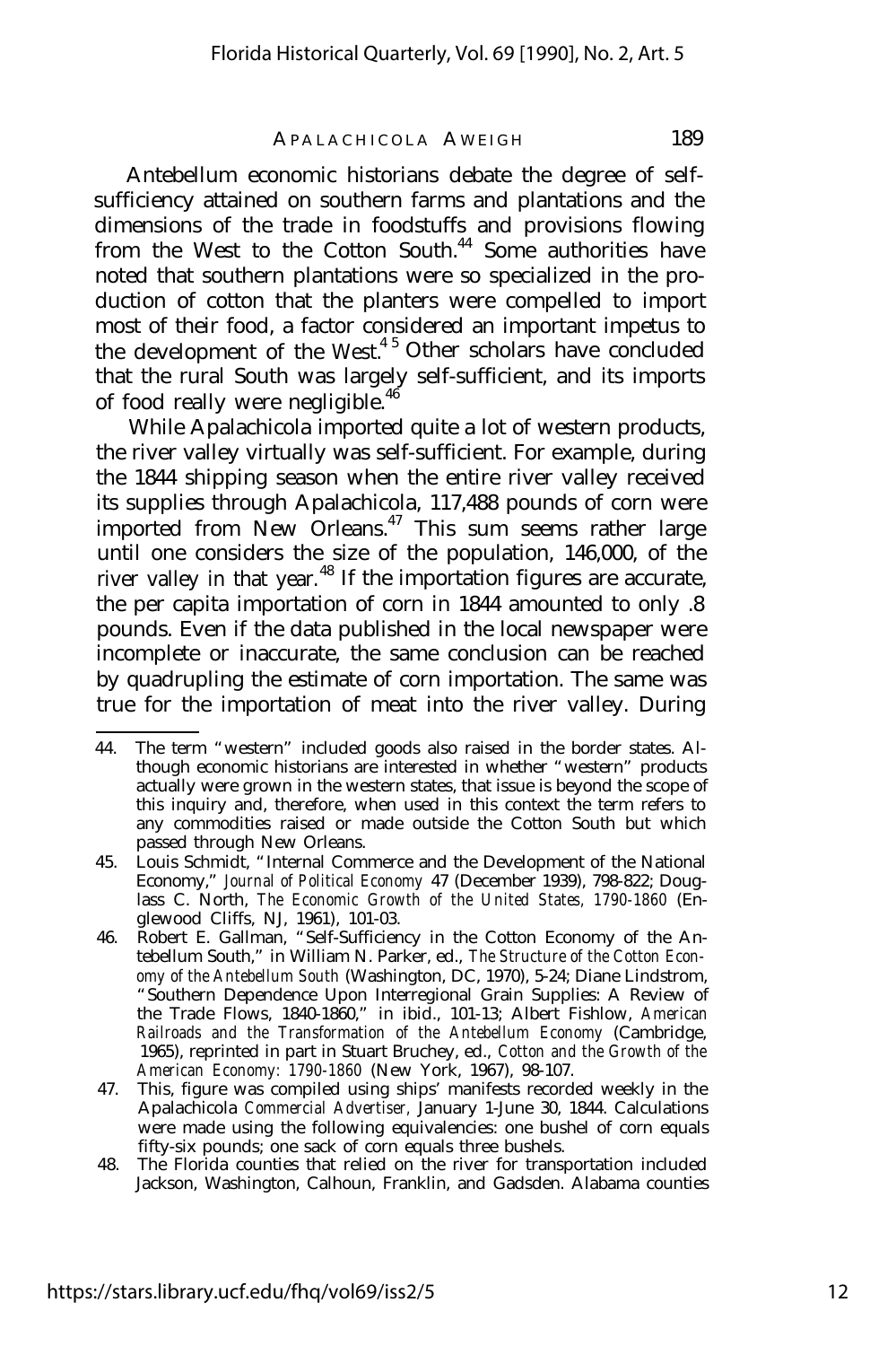the 1844 season, the per capita importation of pork and beef collectively amounted to less than one quarter of a pound.<sup>49</sup>

More than any other commodity, salt was the cargo of incoming vessels. From January through June 1844, 2,197.3 tons of salt were landed at the Apalachicola wharf.<sup>50</sup> Salt and other bulky commodities such as hay, potatoes, and lime were used as ballast by vessels destined for Apalachicola and other southern ports.<sup>51</sup> Ship captains preferred to carry these commodities at cheap rates rather than to procure other ballast that paid them nothing. $52$ 

Depending on their itineraries and their punctuality, the vessels calling at Apalachicola could be categorized as either "transients," "regular traders," or "packets." The "transient" boats moved from port to port at the whim of their captains. They picked up a cargo wherever one could be found and carried it to whatever port was required. Often the officers corresponded with each other in care of their home ports. Two letters written from Apalachicola describe the spontaneity required of such vessels. Captain Edward B. Jenkins in 1840 wrote a fellow seaman: "I had the opportunity of loading for this place soon after you left and took in Eleven hundred barrels . . . had a fine

- 50. About one-half of this amount came from Mobile.
- 51. The Irish potato, which eventually became a southern staple, originally was grown only in New England because it was believed the crop could only be cultivated in cold climates. After 1850 the potato commonly was grown in Georgia, but the southern variety had a tendency to rot and, therefore, was not marketable. James C. Bonner, *A History of Georgia Agriculture, 1732-1860* (Athens, 1964), 168. In the 1844 season more than 68,000 pounds of potatoes were imported into Apalachicola.
- 52. Albion, *Square-Riggers,* 71; George Rogers Taylor, *The Transportation Revolution, 1815-1860* (New York, 1951), 170. Near the western end of Dog Island is Ballast Cove where ballast rocks once were unloaded after coming into St. George Sound. The author found a pile of rocks not native to Florida half-buried in the sand when anchored there in the early 1980s.

bordering the river included Henry, Barbour, and Russell. The Georgia counties were Baker, Decatur, Dooly, Early, Harris, Lee, Marion, Muscogee, Stewart, Sumter, and Talbot. Altogether, the population of the river valley in 1840, including slaves, equaled 146,160. Manuscript returns of the Sixth United States Census, 1840, Alabama, Georgia, and Florida, Schedules I (population) and II (slaves).

<sup>49.</sup> Apalachicola imported 31,600 pounds of pork and 2,000 pounds of beef during the 1844 season. This calculation assumes that a barrel of meat weighed 200 pounds. Bacon, listed separately in ships' manifests, was not included in the above calculation because it often was shipped in casks which were of varying measure. Apalachicola imported only 214 casks and fourteen hogsheads of bacon in that season.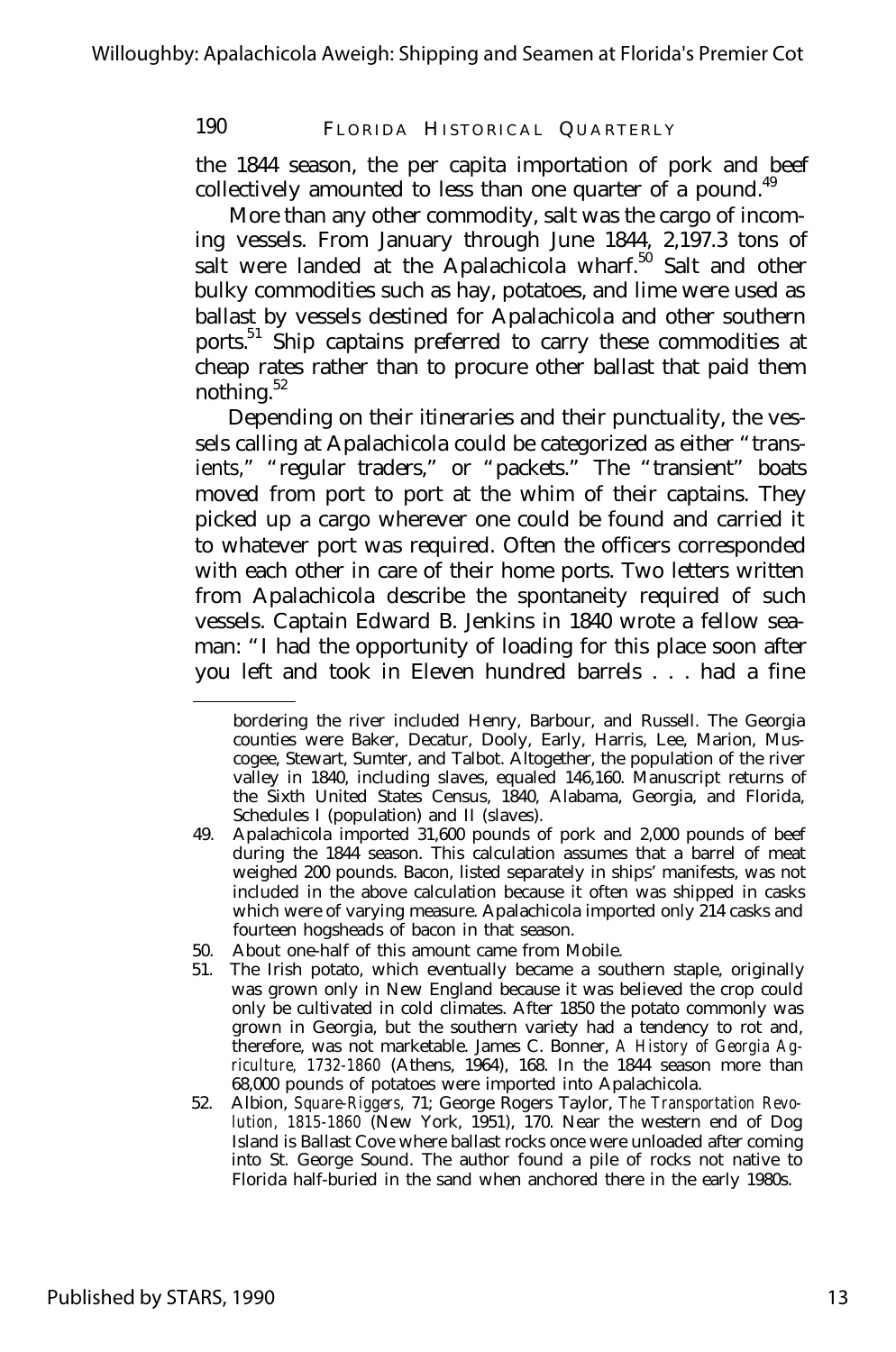passage of two days only from N. O."<sup>53</sup> Captain Edmond B. Mallet in 1852 wrote a letter from Apalachicola reporting on his and others' whereabouts: "I am all ready for Sea bound to Boston with a Six thousand dollar freight in the Ship— rather better than I could of don [sic] in New Orleans. . . . tell [Captain Strickland] that Old Crowell is hear [sic] landing for Boston tell Capt. S. I arrived here the Same day Crowell did thirty one days from Havre  $54$ 

The life of a transient sailor was anything but idyllic. Black sailors were arrested and jailed for the duration of their stay in Apalachicola.<sup>55</sup> Even white crewmen sometimes were treated little better than slaves. Captain Edward Marshall wrote from Apalachicola in 1843 that he had picked up three crewmen in Boston who had caused him nothing but trouble. The trio refused to work, whereupon Marshall went to town and had them jailed. The captain then discovered that two other crew members had been "stolen out of the Ship by some Boat from Town<sup>"56</sup>

Contrasted with the transient vessels were the "regular traders" that generally sailed between two or more specific ports. Robert Norris's movements aboard the schooner *General Clinch* during the 1851 season are characteristic of a regular trader. He began and ended the cotton season in New York, but during the shipping season he made eight passages between New Orleans and Apalachicola.<sup>57</sup> Once the cotton season had ended, Norris and other captains found there was no freight to be had at Apalachicola, and for that reason they found work for their vessels elsewhere during the summer. During the 1844 season, the schooners *Lion, Seminole,* and *Textor* all ran between New

57. Robert Norris Accounts.

<sup>53.</sup> Edward B. Jenkins to Thomas C. Lennan, June 3, 1840, in mss. box 37, P. K. Yonge Library of Florida History, University of Florida, Gainesville.

<sup>54.</sup> E. B. Mallet to "Friend Thomas," March 15, 1852, mss. box 15, P. K. Yonge Library.

<sup>55.</sup> Since it was unlawful for free blacks to enter Florida, the captain of any boat that had black crew members was required to post bond and pay any expenses incurred in jailing them. Because this was bad for Apalachicola business, local merchants petitioned the state assembly in 1849 to amend the law. The resulting legislation provided that boats having free blacks aboard must anchor no nearer to Apalachicola than five miles. No communication between them and the crews of other vessels was allowed. Apalachicola *Commercial Advertiser,* January 4 and 25, 1849.

<sup>56.</sup> Edward Marshall to William Rice, March 1, 1843, in Niles Schuh private collection.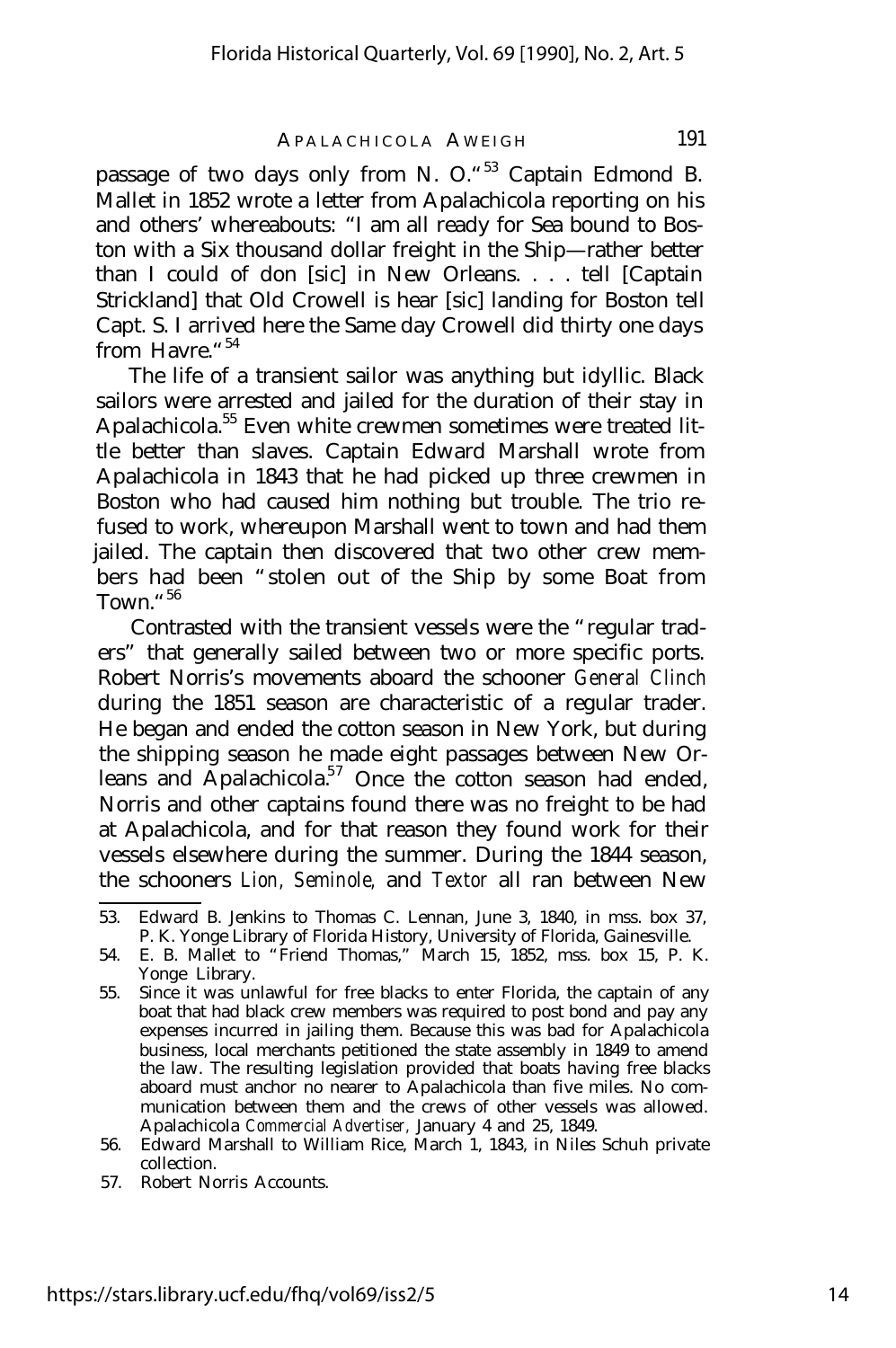Orleans and Apalachicola but cleared for New York at season's  $end$ <sup>58</sup>

Packet liners were the third category of vessel that served Apalachicola. Packets could be of any type of boat from sloop to ship so long as they ran on an advertised schedule. The smallest packet boat to serve Apalachicola was the sloop *Ellen* which left weekly for St. Marks in 1840. It carried up to six, passengers and twenty barrels.<sup>59</sup> Packet schooners, such as the *Octavia* which ran between New Orleans and Apalachicola in 1844, also were available.<sup>60</sup> Sailing ships and steam-propelled sternwheelers advertised they would make regular trips between the two points. One steam propeller boat ran between New Orleans and Apalachicola in 1844.<sup>61</sup>

Packet service between these two ports continued throughout the 1850s. The steamship *America* made regular trips during the season beginning in  $1852$ .  $62$  Ship operations were suspended in January 1854, "in consequence of the high price of coal," but the company promised to resume trade again when the price of fuel had declined "to a living price."<sup>63</sup> The ship was back in service in the fall, advertising it would leave New Orleans "about every ten days." <sup>64</sup> The *America* continued its service to New Orleans for at least four more years.<sup>65</sup> The Southern Steamship Company also called bimonthly at Apalachicola during the 1857 and 1858 seasons. The Southern line ships *Atlantic* and *Calhoun* sailed from New Orleans and called each day at another port beginning with Pensacola, then Apalachicola, St. Marks, Cedar Key, and Tampa, before reaching Key West and reversing the order.<sup>66</sup> Another packet line to run between New Orleans and Apalachicola applied for a Florida charter in  $1858$ .<sup>67</sup>

- 62. *Columbus* (Georgia) *Enquirer,* November 9, 1852.
- 63. Columbus (Georgia) *Times and Sentinel,* January 31, 1854.
- 64. *Columbus* (Georgia) *Enquirer,* October 24, 1854.
- 65. Apalachicola *Commercial Advertiser,* March 10, 1858.
- 66. Albany (Georgia) *Patriot,* May 28, 1857; Apalachicola *Commercial Advertiser,* March 10, 1858.

<sup>58.</sup> The movements of vessels calling on Apalachicola were noted in the Apalachicola *Commercial Advertiser,* January 1, 1844-June 30, 1844.

<sup>59.</sup> Lovett, "Excerpts and Articles," 56, quoting the *Apalachicola Gazette,* March 21, 1840.

<sup>60.</sup> Apalachicola *Commercial Advertiser,* November 23, 1844.

<sup>61.</sup> The steam propeller *Florida* arrived from New York in 1844. Apalachicola *Commercial Advertiser,* December 21, 1844.

<sup>67.</sup> *Columbus* (Georgia) *Enquirer,* June 22, 1858. Whether the "Apalachicola and New Orleans Steam Navigation Company" ever began operations is unknown.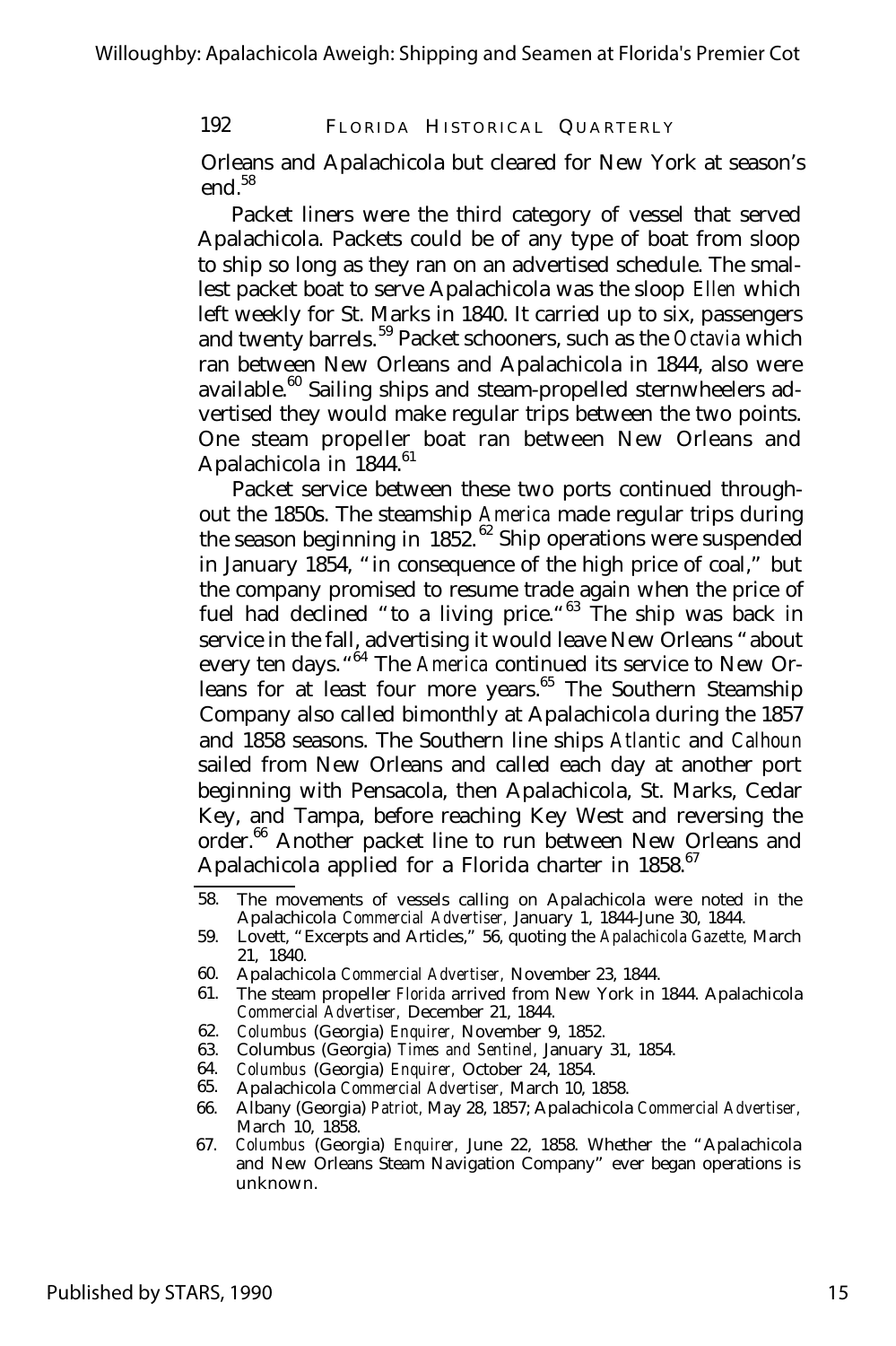Apalachicola had a bimonthly packet service to Charleston during two business seasons, but New York packet lines were the most numerous of all.<sup>68</sup> Elisha Hurlbut, a New Yorker, originated the first New York to Apalachicola packet line in 1825. Service was irregular during the first five years of its existence, but in 1830 Hurlbut announced a bimonthly schedule for the line.<sup>69</sup> By 1843 the Hurlbut line employed three ships and three brigs and promised to "sail punctually as advertised" during the season.<sup>70</sup> The following season Hurlbut added a fourth ship to the line, but two of his vessels did not call at Apalachicola.<sup>71</sup>

The vessels of the Hurlbut line that shuttled between New York and Apalachicola in 1844 did not follow the "cotton triangle" attributed to its New York/Mobile packet line.<sup>72</sup> Robert Albion concluded that since Mobile had only cotton to offer as out-going freight, the vessels could find no cargo during the summer months before the new crop of cotton was harvested. Therefore, Hurlbut sent his vessels from Mobile to Liverpool at the end of the season. The ship transported general freight and passengers from Europe to New York, then sailed southward during the cotton marketing season for another cargo of cotton. According to historians, the Mobile packets eventually began to sail the "triangle" twice a year, and direct trips from Mobile to New York became scarce by 1850.<sup>73</sup> Hurlbut's Apalachicola liners did not follow this shipping pattern, however, even though that port had nothing to offer as out-going freight at the end of the cotton season. None of Hurlbut's Apalachicola liners cleared for Europe in 1844.<sup>74</sup>

A rival packet service, the Star Line, also served as a New York to Apalachicola shuttle service in 1844 without making the triangle. This line advertised that it would use two ships and six

*<sup>68.</sup> Columbus* (Georgia) *Enquirer,* April 14 and September 28, 1842.

<sup>69.</sup> Amos, *Cotton City,* 22.

<sup>70.</sup> Lovett, "Excerpts and Articles," 22. The price of passage was \$40, excluding liquors, and all the vessels were coppered and copper fastened.

<sup>71.</sup> Apalachicola *Commercial Advertiser,* September 9, 1844. The ships *Uncas* and *Emblem* never were mentioned in the *Commercial Advertiser's* marine intelligence.

<sup>72.</sup> Albion, *Square-Riggers,* 59, 70; Amos, *Cotton City,* 22.

<sup>73.</sup> Albion, *Square-Riggers,* 60.

<sup>74.</sup> The only exception was the ship *Tuskina* that was owned by Hurlbut, but not advertised as being a line ship. It formerly had been a New York/ Mobile packet, but sailed the "cotton triangle" after 1839. In the fall of 1844, it arrived in Apalachicola from New York and cleared for Liverpool.